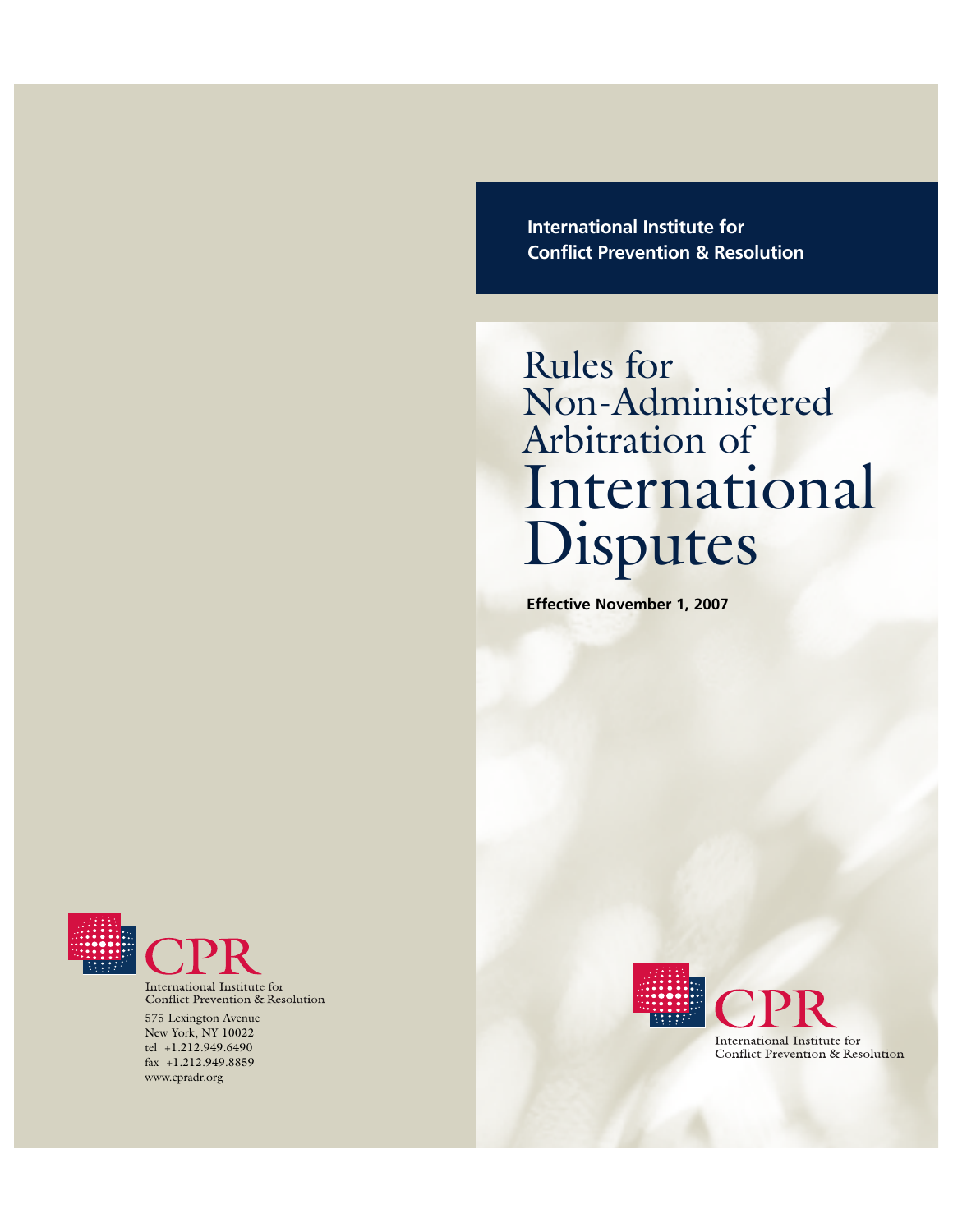# CPR International Institute for Conflict Prevention & Resolution

1.212.949.6490 Fax 1.212.949.8859 www.cpradr.org Kathy Bryan, President & CEO

# ABOUT CPR

The International Institute for Conflict Prevention & Resolution is a membership-based nonprofit organization that promotes excellence and innovation in public and private dispute resolution, serving as a primary multinational resource for avoidance, management, and resolution of business-related disputes.

CPR Members – Our membership comprises General Counsel and senior lawyers of Fortune 1000 organizations, as well as partners in the top law firms around the world. It is a committed and active membership, diligently participating in CPR activities and serving on committees.

## CPR's Panels of Distinguished Neutrals – CPR's

Panels consist of the highest quality arbitrators and mediators, with specialization in over 17 practice areas and industries. As part of CPR's nomination process, we check not only the suitability, but the availability of all neutrals nominated, as well as disclose any conflicts of interest up front.

CPR Pledge Signers – More than 4,000 operating companies have committed to the Corporate Policy Statement on Alternatives to Litigation© . Moreover, better than 1,500 law firms have signed the CPR Law Firm Policy Statement on Alternatives to Litigation<sup>®</sup>, including 400 of the nation's 500 largest firms. This "Pledge" has been invaluable in bringing disputing parties to the negotiating table.

CPR's Commitment – As we celebrate more than 29 years of achievement, we continue to dedicate the organization to providing effective, innovative ways of preventing and resolving disputes affecting business enterprises. We do so through leadership and advocacy, and by providing comprehensive resources, such as education, training, consultation, neutrals, as well as a networking and collaboration platform for business, the judiciary, government, and other institutions.

Copyright ©2007 by International Institute for Conflict Prevention and Resolution, Inc. All rights reserved.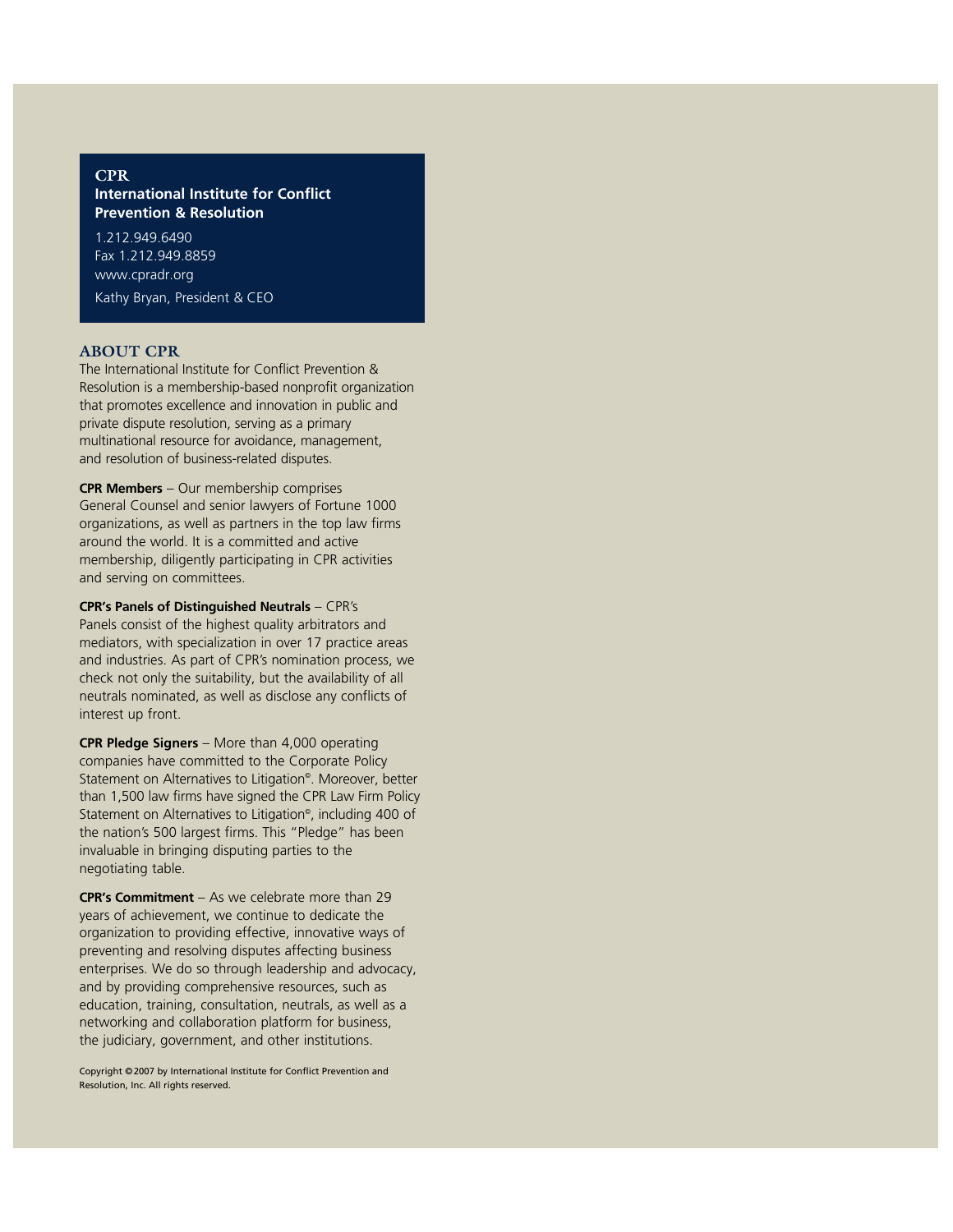# Rules for Non-Administered Arbitration of International Disputes

|  |                                   | A. GENERAL AND INTRODUCTORY RULES 5                                                                                                                                                                                                                                                                                                             |
|--|-----------------------------------|-------------------------------------------------------------------------------------------------------------------------------------------------------------------------------------------------------------------------------------------------------------------------------------------------------------------------------------------------|
|  | Rule 1:<br>Rule 2: Notices        | Scope Of Application<br>Rule 3: Commencement Of Arbitration<br>Rule 4: Representation                                                                                                                                                                                                                                                           |
|  | Rule 5:<br>Rule 6:<br>Rule 8:     | <b>B. RULES WITH RESPECT TO THE TRIBUNAL8</b><br>Selection Of Arbitrators By The Parties<br>Selection Of Arbitrator(s) By Neutral<br>Organization<br>Rule 7: Qualifications, Challenges And Replacement<br>Of Arbitrator(s)<br>Challenges To The Jurisdiction Of The Tribunal                                                                   |
|  |                                   | C. RULES WITH RESPECT TO THE CONDUCT<br>OF THE ARBITRAL PROCEEDINGS 14<br>Rule 9: General Provisions<br>Rule 10: Applicable Law(s) And Remedies<br>Rule 11: Disclosure<br>Rule 12: Evidence And Hearings<br>Rule 13: Interim Measures Of Protection<br>Rule 14: Interim Measures Of Protection By A<br>Special Arbitrator<br>Rule 15: The Award |
|  | Rule 17: Costs<br>Rule 21: Waiver | D. MISCELLANEOUS RULES 22<br>Rule 16: Failure To Comply With Rules<br>Rule 18: Confidentiality<br>Rule 19: Settlement And Mediation<br>Rule 20: Actions Against The Neutral Organization<br>Or Arbitrator(s)<br>Rule 22: Interpretation And Application Of Rules                                                                                |
|  |                                   |                                                                                                                                                                                                                                                                                                                                                 |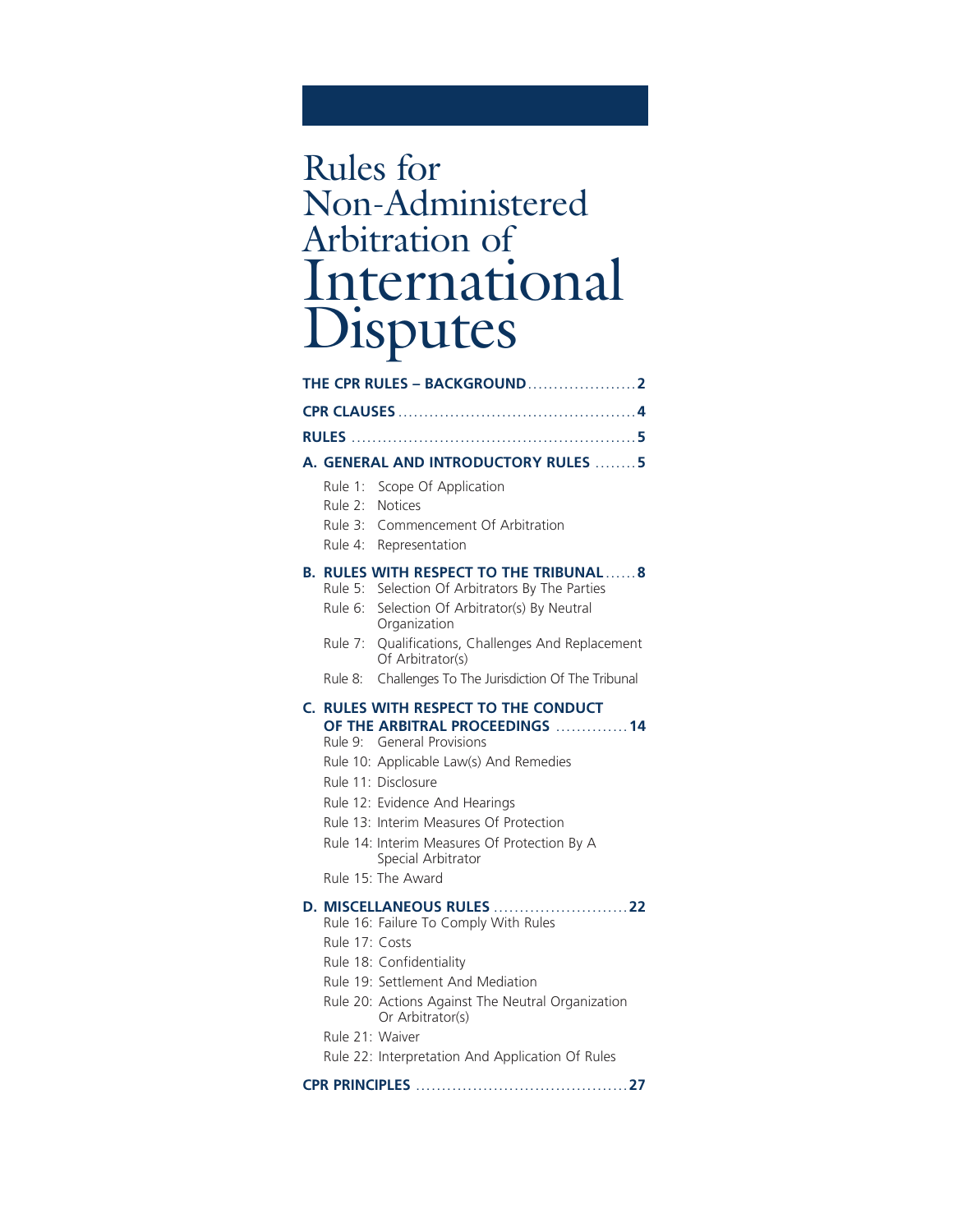## THE CPR RULES - BACKGROUND

The International Institute for Conflict Prevention and Resolution ("CPR") Rules for Non-Administered Arbitration of International Disputes (the "International Rules") were developed by CPR to provide procedures to facilitate the conduct of international arbitration fairly, expeditiously and economically. The International Rules were designed to be easily comprehended, and it is hoped that this Commentary will be useful to those considering using the Rules. They are intended, in particular, for the complex international case, but are suitable regardless of the complexity of the case or the amount in dispute.

Every disputant wants to have a reasonable opportunity to develop and present its case. Parties that choose arbitration over litigation of an international dispute do so primarily to avoid the unfamiliarity and uncertainty of litigation in a foreign court; also out of a need or desire for a proceeding that is confidential and relatively speedy. The International Rules were designed with all of these objectives in mind. The standard arbitration clauses in the Rules have been drafted to make proceedings under the Rules subject to the law selected by the parties.

The standard clauses also provide for the parties to select the seat of arbitration as well as the Neutral Organization to perform the functions provided in Rules 5, 6 and 7. CPR may, but need not be, selected as the Neutral Organization.

The complexity of cases will vary greatly. In rules of general application, it is not appropriate to fix hard and fast deadlines. Rule 15.7 commits the parties and the arbitrator(s) to use their best efforts to assure that the dispute will be submitted to the Tribunal for decision within nine months after the initial pre-hearing conference, and that the final award will be rendered within three months thereafter. Rule 9.2 empowers the arbitrator(s) to establish time limits for each phase of the proceeding, including specifically the time allotted to each party for presentation of its case and for rebuttal.

Counsel are expected to cooperate fully with the Tribunal and with each other to assure that the proceeding will be conducted with civility in an efficient, expeditious and economical manner. Rule 17.3 empowers the arbitrators in apportioning costs to take into account, inter alia, "the circumstances of the case" and "the conduct of the parties during the proceeding." This broad power is

intended to permit the arbitrators to apportion a greater share of costs than they otherwise might to a party that has employed tactics the arbitrators consider dilatory, or in other ways has failed to cooperate in assuring the efficient conduct of the proceeding.

#### Types Of Disputes

The International Rules are designed for "international disputes," which broadly encompass disputes of any nature involving persons or business enterprises of different nationalities or located in different countries. For example, international commercial disputes, intellectual property disputes, construction disputes, disputes between manufacturers and distributors or franchisees, disputes between joint venturers, insurance disputes and investment disputes. The International Rules may be adopted by parties that do not have a contractual or other business relationship, e.g., for a patent infringement dispute. The International Rules may also be employed to adjudicate a dispute between a government agency and a private entity, subject to any legal restraints on that government's submission to arbitration.

CPR recommends that where the parties are based or located in different countries or where their contract involves a foreign subject matter or otherwise calls for performance abroad, they specifically provide for application of CPR's International Rules. Where parties have provided for CPR arbitration generally, without specifically identifying which CPR arbitration rules shall apply, the general CPR Rules for Non-Administered Arbitration (the "Rules") shall apply. The International Rules differ from the general Rules only to the extent that the international nature of the dispute calls for additional or different rules for international dispute resolution. Thus, the International Rules contain additional or different provisions concerning, inter alia, certain time limits (e.g., International Rules 3.4 and 5.2), the nationality of arbitrators (International Rules 6.4 and 6.5), the language of the arbitration (International Rule 9.6), applicable laws and remedies including currency (International Rule 10), and certain provisions concerning evidence (International Rule 12). Significantly, the most common and important differences frequently found between U.S. domestic and international arbitration rules relating to the neutrality of party-appointed arbitrators and the existence of reasoned awards do not exist between the CPR Rules and the International Rules. Both sets of CPR Rules require all arbitrators to be neutral and require a reasoned award.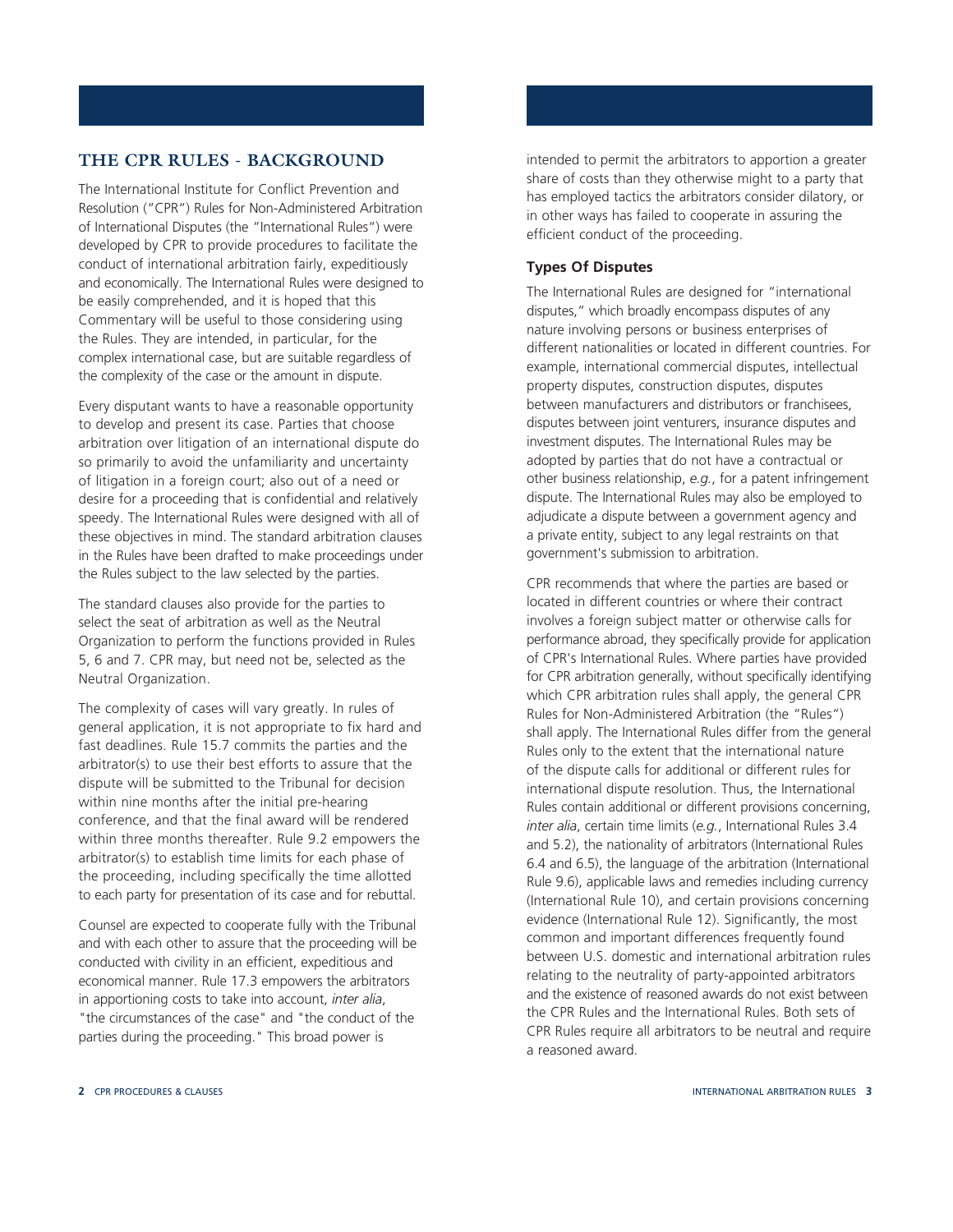While most arbitrations involve two parties, the International Rules are also suitable for proceedings among three or more parties. References to "Claimant," "Respondent" and "other party" should be construed to encompass multiple Claimants, Respondents or other parties in such multi-party proceedings. Where necessary, the International Rules specifically address particular issues raised in the multi-party context. For example, Rule 3.2 provides that the arbitration shall be deemed commenced "as to any Respondent" when that Respondent receives the notice of arbitration. Rule 5.4 deals with the constitution of the Tribunal where the arbitration agreement entitles each party to appoint an arbitrator but there is more than one Claimant or Respondent to the dispute.

# Mediation and Other ADR Procedures

The following Procedures are intended to govern arbitration proceedings. However, many parties wish to incorporate in their contract provisions for face-to-face negotiation or mediation prior to arbitration. Parties desiring to use such procedures should consult the CPR Mediation Procedure and CPR's Drafting Dispute Resolution Clauses (available on CPR's website at www.cpradr.org, CPR Clauses, Rules, Codes & Procedures).

#### Help in Finding or Selecting a Neutral

In addition, some parties may need assistance in finding and selecting an appropriate mediator or arbitrator(s). For a fee, CPR is available to assist in neutral selection with the customized, neutral appointment service of CPR Dispute Resolution Services.

To obtain a copy of our Procedures or to find out more about our Dispute Resolution Services and fees, visit our web site at www.cpradr.org or call CPR's office at +1.212.949.6490.

## CPR CLAUSES

#### Standard Contractual Provisions

The International Institute for Conflict Prevention and Resolution Rules for Non-Administered Arbitration of International Disputes are intended in particular for use in complex commercial arbitrations and are designed to assure the expeditious and economical conduct of proceedings. The Rules may be adopted by parties by using one of the following standard provisions:

#### A. Pre-Dispute Clause

"Any dispute arising out of or relating to, this contract, including the breach, termination or validity thereof, shall be finally resolved by arbitration in accordance with the International Institute for Conflict Prevention and Resolution Rules for Non-Administered Arbitration of International Disputes, by (a sole arbitrator) (three arbitrators, of whom each party shall appoint one) (three arbitrators, none of whom shall be appointed by either party). Judgment upon the award rendered by the arbitrator(s) may be entered by any court having jurisdiction thereof. The seat of the arbitration shall be (city, country). The arbitration shall be conducted in (language). The Neutral Organization designated to perform the functions specified in Rules 5, 6 and 7 shall be (name of CPR or other organization)."

#### B. Existing Dispute Submission Agreement

"We, the undersigned parties, hereby agree to submit to arbitration in accordance with the International Institute for Conflict Prevention and Resolution Rules for Non-Administered Arbitration of International Disputes (the "International Rules") the following dispute:

#### [Describe briefly]

We further agree that the above dispute shall be submitted to (a sole arbitrator) (three arbitrators, of whom each party shall appoint one) (three arbitrators, none of whom shall be appointed by either party). We further agree that we shall faithfully observe this agreement and the International Rules and that we shall abide by and perform any award rendered by the arbitrator(s). Judgment upon the award may be entered by any court having jurisdiction thereof. The seat of the arbitration shall be (city, country). The arbitration shall be conducted in (language). The Neutral Organization designated to perform the functions specified in Rules 5, 6 and 7 shall be (name of CPR or other organization)."

# A. GENERAL AND INTRODUCTORY RULES

## Rule 1: Scope Of Application

1.1 Where the parties to a contract have provided for arbitration under the International Institute for Conflict Prevention and Resolution ("CPR") Rules for Non-Administered Arbitration of International Disputes (the "International Rules"), they shall be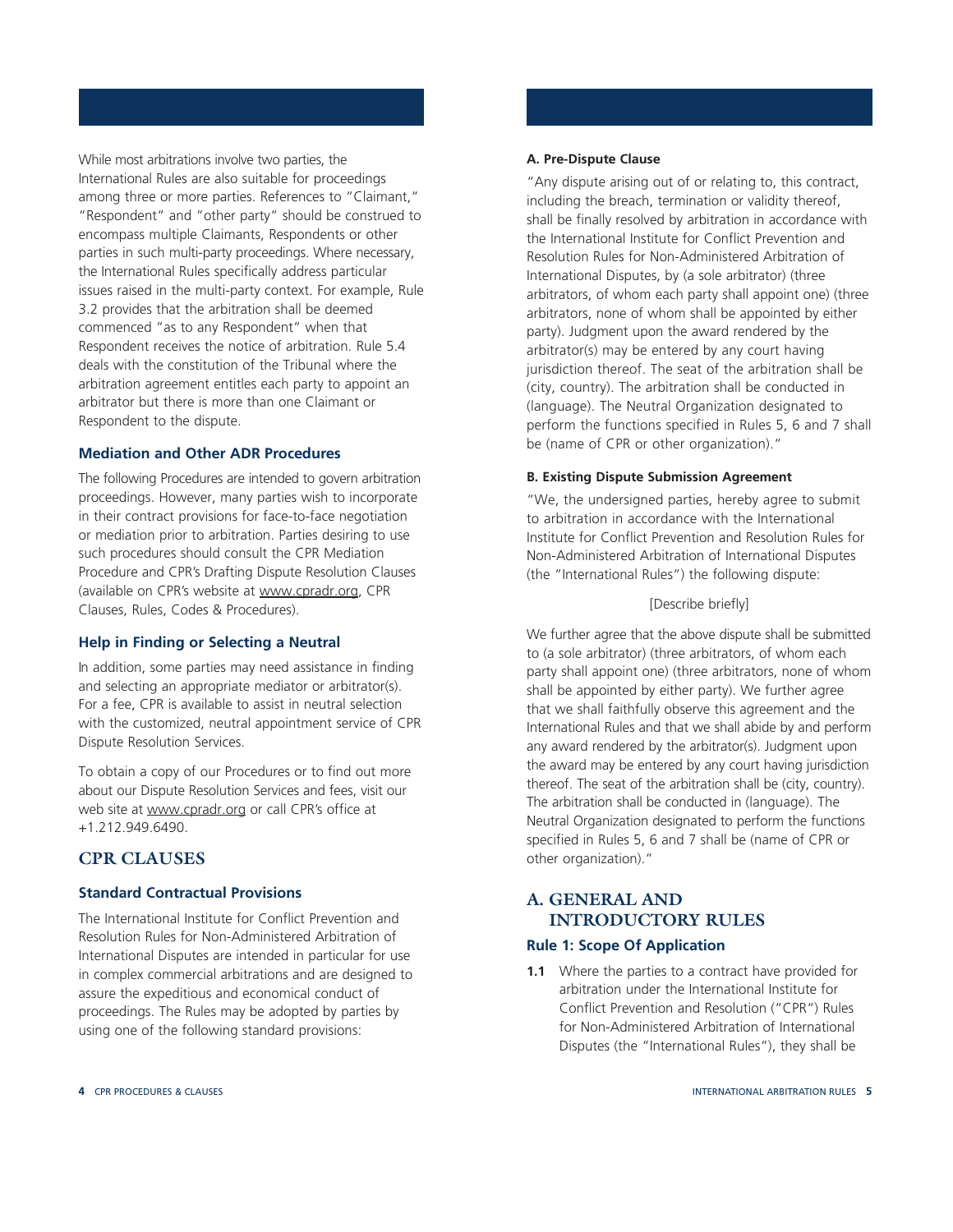deemed to have made these International Rules a part of their arbitration agreement, except to the extent that they have agreed in writing, or on the record during the course of the arbitral proceeding, to modify these International Rules. Unless the parties otherwise agree, these International Rules, and any amendment thereof adopted by CPR, shall apply in the form in effect at the time the arbitration is commenced.

**1.2** These International Rules shall govern the conduct of the arbitration except that where any of these International Rules is in conflict with a mandatory provision of applicable arbitration law of the seat of the arbitration, that provision of law shall prevail.

#### Rule 2: Notices

- 2.1 Notices or other communications required under these International Rules shall be in writing and delivered to the address specified in writing by the recipient or, if no address has been specified, to the last known business or residence address of the recipient. Notices and communications may be given by registered mail, courier, telex, facsimile transmission, or any other means of telecommunication that provides a record thereof. Notices and communications shall be deemed to be effective as of the date of receipt. Proof of transmission shall be deemed prima facie proof of receipt of any notice or communication given under these International Rules.
- 2.2 Time periods specified by these International Rules or established by the Arbitral Tribunal (the "Tribunal") shall start to run on the day following the day when a notice or communication is received, unless the Tribunal shall specifically provide otherwise. If the last day of such period is an official holiday or a non-business day at the place where the notice or communication is received, the period is extended until the first business day which follows. Official holidays and non-business days occurring during the running of the period of time are included in calculating the period.

## Rule 3: Commencement Of Arbitration

**3.1** The party commencing arbitration (the "Claimant") shall address to the other party (the "Respondent") a notice of arbitration.

- **3.2** The arbitration shall be deemed commenced as to any Respondent on the date on which the notice of arbitration is received by the Respondent.
- 3.3 The notice of arbitration shall include in the text or in attachments thereto:
	- a. The full names, descriptions and addresses of the parties;
	- **b.** A demand that the dispute be referred to arbitration pursuant to the International Rules;
	- c. The text of the arbitration clause or the separate arbitration agreement that is involved;
	- d. A statement of the general nature of the Claimant's claim;
	- e. The relief or remedy sought; and
	- f. The name and address of the arbitrator appointed by the Claimant, unless the parties have agreed that neither shall appoint an arbitrator.
- **3.4** Within 30 days after receipt of the notice of arbitration, the Respondent shall deliver to the Claimant a notice of defense. Failure to deliver a notice of defense shall not delay the arbitration; in the event of such failure, all claims set forth in the demand shall be deemed denied. Failure to deliver a notice of defense shall not excuse the Respondent from notifying the Claimant in writing, within 30 days after receipt of the notice of arbitration, of the arbitrator appointed by the Respondent, unless the parties have agreed that neither party shall appoint an arbitrator.
- **3.5** The notice of defense shall include:
	- **a.** Any comment on items  $(a)$ ,  $(b)$ , and  $(c)$  of the notice of arbitration that the Respondent may deem appropriate;
	- **b.** A statement of the general nature of the Respondent's defense; and
	- c. The name and address of the arbitrator appointed by the Respondent, unless the parties have agreed that neither shall appoint an arbitrator.
- **3.6** The Respondent may include in its notice of defense any counterclaim within the scope of the arbitration clause. If it does so, the counterclaim in the notice of defense shall include items (a), (b), (c), (d) and (e) of Rule 3.3.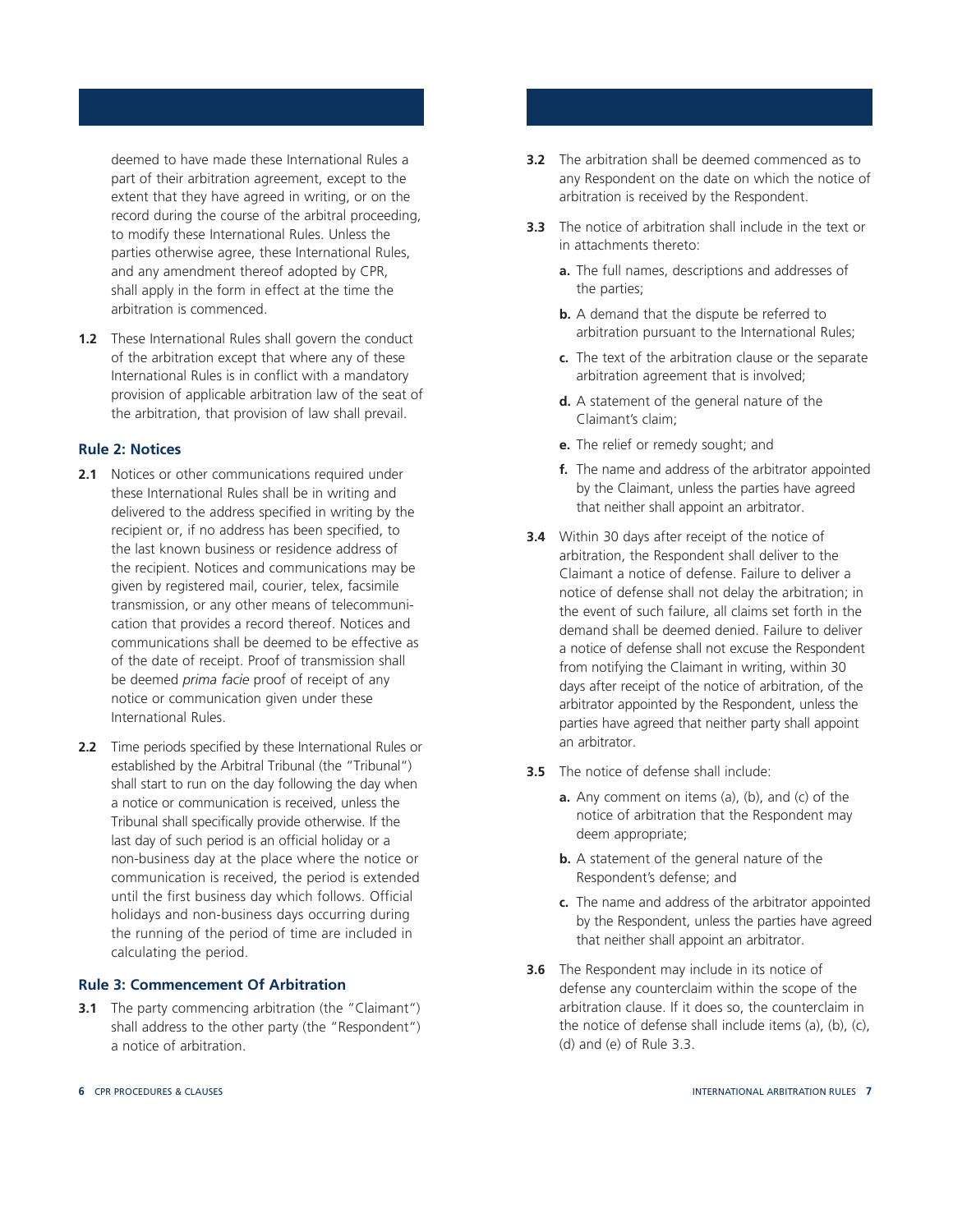- **3.7** If a counterclaim is asserted, within 30 days after receipt of the notice of defense, the Claimant shall deliver to the Respondent a reply to counterclaim which shall have the same elements as provided in International Rule 3.5 for the notice of defense. Failure to deliver a reply to counterclaim shall not delay the arbitration; in the event of such failure, all counterclaims set forth in the notice of defense shall be deemed denied.
- **3.8** Claims or counterclaims within the scope of the arbitration clause may be freely added, amended or withdrawn prior to the establishment of the Tribunal and thereafter with the consent of the Tribunal. Notices of defense or replies to amended claims or counter-claims shall be delivered within 20 days after the addition or amendment.
- **3.9** If a dispute is submitted to arbitration pursuant to a submission agreement, this International Rule 3 shall apply to the extent that it is not inconsistent with the submission agreement.

## Rule 4: Representation

- 4.1 The parties may be represented or assisted by persons of their choice.
- 4.2 Each party shall communicate the name, address and function of such persons in writing to the other party and to the Tribunal.

# B. RULES WITH RESPECT TO THE TRIBUNAL

# Rule 5: Selection Of Arbitrators By The Parties

- 5.1 Unless the parties have agreed in writing on a Tribunal consisting of a sole arbitrator or of three arbitrators not appointed by parties, the Tribunal shall consist of two arbitrators, one appointed by each of the parties as provided in International Rules 3.3 and 3.5, and a third arbitrator who shall chair the Tribunal, selected as provided in International Rule 5.2.
- **5.2** Within 30 days of the appointment of the second arbitrator, the two party-appointed arbitrators shall appoint a third arbitrator, who shall chair the Tribunal. In the event the party-appointed arbitrators

are unable to agree on the third arbitrator, the third arbitrator shall be selected as provided in International Rule 6.

- 5.3 If the parties have agreed on a Tribunal consisting of a sole arbitrator or of three arbitrators none of whom shall be appointed by either party, the parties shall attempt jointly to select such arbitrator(s) within 30 days after the notice of defense provided for in International Rule 3.4 is due. The parties may extend their selection process until one or both of them have concluded that a deadlock has been reached. In this event, the arbitrator(s) shall be selected as provided in International Rule 6.
- **5.4** Where the arbitration agreement entitles each party to appoint an arbitrator but there is more than one Claimant or Respondent to the dispute, and either the multiple Claimants or the multiple Respondents do not jointly appoint an arbitrator, the Neutral Organization shall appoint all of the arbitrators as provided in International Rule 6.4.

### Rule 6: Selection Of Arbitrator(s) By Neutral **Organization**

- **6.1** Whenever (i) a party has failed to appoint the arbitrator to be appointed by it; (ii) the parties have failed to appoint the arbitrator(s) to be appointed by them acting jointly; (iii) the party-appointed arbitrators have failed to appoint the third arbitrator; (iv) the parties have provided that one or more arbitrators shall be appointed by a Neutral Organization agreed on by the parties; or (v) the multi-party nature of the dispute calls for the Neutral Organization to appoint all members of a three-member Tribunal pursuant to International Rule 5.4, the arbitrator(s) required to complete the Tribunal shall be selected as provided in this International Rule 6, and either party may request the Neutral Organization in writing, with copy to the other party, to proceed pursuant to this International Rule 6. In the event the parties have not agreed on a Neutral Organization, CPR shall serve as the Neutral Organization.
- **6.2** The written request may be made as follows:
	- a. If a party has failed to appoint the arbitrator to be appointed by it, or the parties have failed to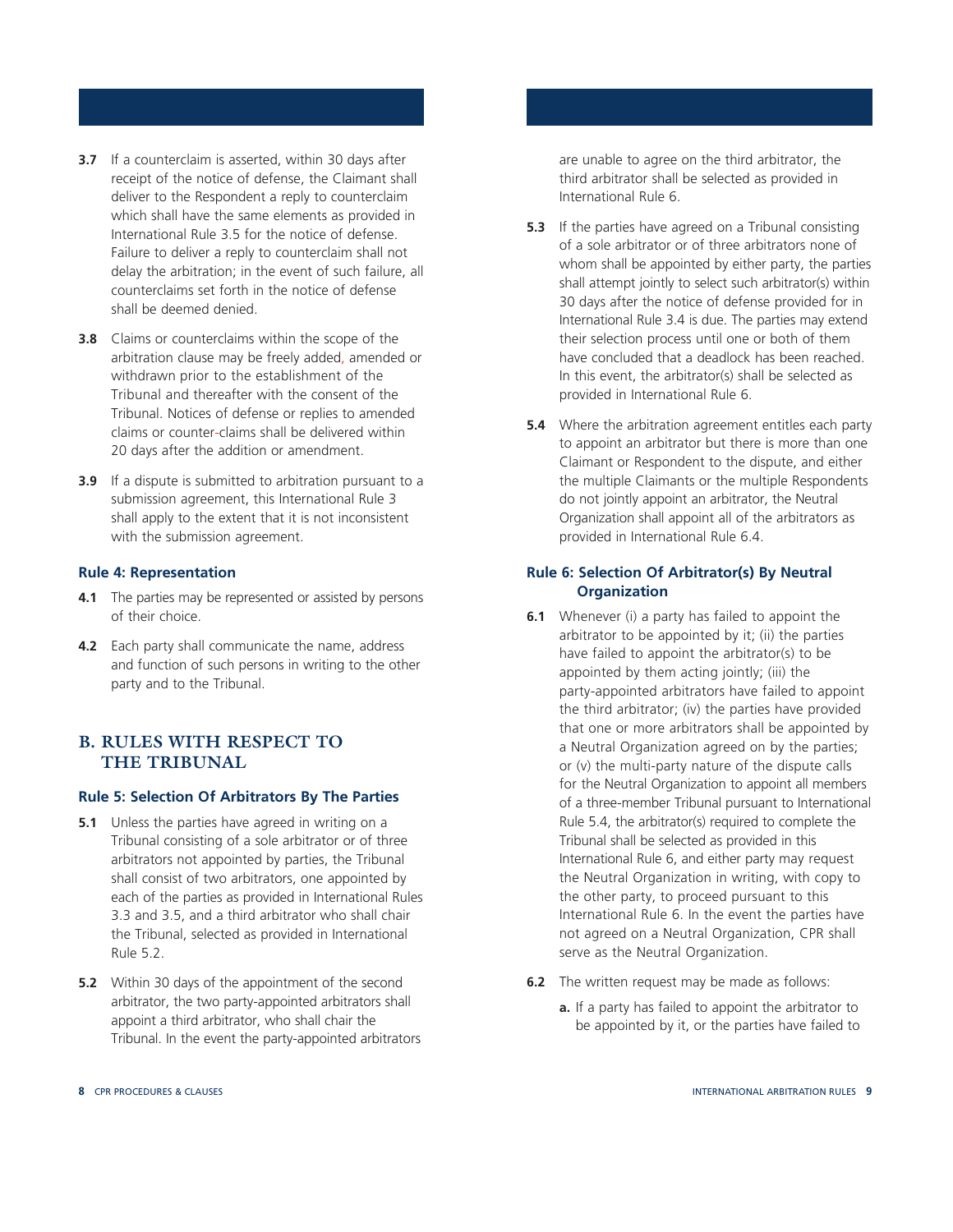appoint the arbitrator(s) to be appointed by them through agreement, at any time after such failure has occurred.

- **b.** If the party-appointed arbitrators have failed to appoint the third arbitrator, as soon as the procedure contemplated by International Rule 5.2 has been completed.
- c. If the arbitrator(s) are to be appointed by the Neutral Organization, as soon as the notice of defense is due.
- **6.3** The written request shall include complete copies of the notice of arbitration and the notice of defense or, if the dispute is submitted under a submission agreement, a copy of the agreement supplemented by the notice of arbitration and notice of defense if they are not part of the agreement.
- **6.4** Except where a party has failed to appoint the arbitrator to be appointed by it, the Neutral Organization shall submit to the parties a list of not less than five candidates if one arbitrator remains to be selected, and of not less than seven candidates if two or three arbitrators are to be selected. If either party shall so request, such candidates shall be of a nationality other than the nationality of the parties. Such list shall include a brief statement of each candidate's qualifications. Each party shall number the candidates in order of preference, shall note any objection it may have to any candidate, and shall deliver the list so marked to the Neutral Organization which, on agreement of the parties, shall circulate the delivered lists to the parties. Any party failing without good cause to return the candidate list so marked within 10 days after receipt shall be deemed to have assented to all candidates listed thereon. The Neutral Organization shall designate as arbitrator(s) the nominee(s) willing to serve for whom the parties collectively have indicated the highest preference and who appear to meet the standards set forth in International Rule 7. If a tie should result between two candidates, the Neutral Organization may designate either candidate. If this procedure for any reason should fail to result in designation of the required number of arbitrators or if a party fails to participate in this procedure, the Neutral Organization shall appoint a person or persons

whom it deems qualified to fill any remaining vacancy, and whom, if either party shall so request, shall be of a nationality other than the nationality of the parties.

**6.5** Where a party has failed to appoint the arbitrator to be appointed by it, the Neutral Organization shall appoint a person whom it deems qualified to serve as such arbitrator, taking into account the nationalities of the parties and any other relevant circumstances.

#### Rule 7: Qualifications, Challenges And Replacement Of Arbitrator(s)

- 7.1 Each arbitrator shall be independent and impartial.
- 7.2 By accepting appointment, each arbitrator shall be deemed to be bound by these International Rules and any modification agreed to by the parties, and to have represented that he or she has the time available to devote to the expeditious process contemplated by these International Rules.
- **7.3** Each arbitrator shall disclose in writing to the Tribunal and the parties at the time of his or her appointment and promptly upon their arising during the course of the arbitration any circumstances that might give rise to justifiable doubt regarding the arbitrator's independence or impartiality. Such circumstances include bias, interest in the result of the arbitration, and past or present relations with a party or its counsel.
- **7.4** No party or anyone acting on its behalf shall have any ex parte communications concerning any matter relating to the proceeding with any arbitrator or arbitrator candidate, except that a party may advise a candidate for appointment as its party-appointed arbitrator of the general nature of the case and discuss the candidate's qualifications, availability, and independence and impartiality with respect to the parties, and a party may confer with its partyappointed arbitrator regarding the selection of the chair of the Tribunal.
- 7.5 Any arbitrator may be challenged if circumstances exist or arise that give rise to justifiable doubt regarding that arbitrator's independence or impartiality, provided, that a party may challenge an arbitrator whom it has appointed only for reasons of which it becomes aware after the appointment has been made.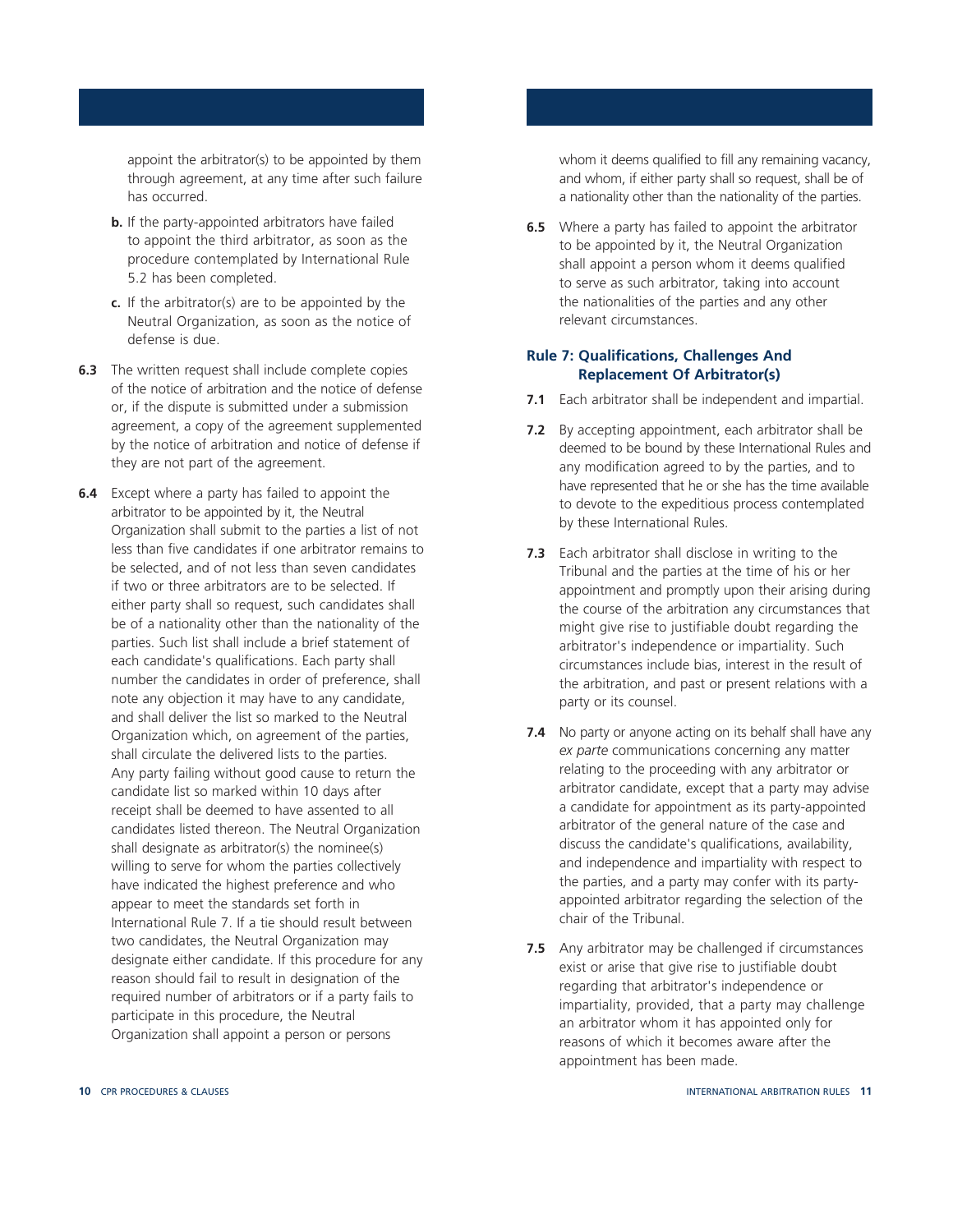- 7.6 A party may challenge an arbitrator only by a notice in writing to the Neutral Organization, with a copy to the Tribunal and the other party, given no later than 15 days after the challenging party (i) receives notification of the appointment of that arbitrator, or (ii) becomes aware of the circumstances specified in International Rule 7.5, whichever shall last occur. The notice shall state the reasons for the challenge with specificity.
- 7.7 When an arbitrator has been challenged by a party, the other party may agree to the challenge or the arbitrator may voluntarily withdraw. Neither of these actions implies acceptance of the validity of the challenge.
- **7.8** If neither agreed disqualification nor voluntary withdrawal occurs, the challenge shall be decided by the Neutral Organization, after providing the non-challenging party and each member of the Tribunal with an opportunity to comment on the challenge.
- 7.9 In the event of death, resignation or successful challenge of an arbitrator not appointed by a party, a substitute arbitrator shall be selected pursuant to the procedure by which the arbitrator being replaced was selected. In the event of the death, resignation or successful challenge of an arbitrator appointed by a party, that party may appoint a substitute arbitrator; provided, however, that should that party fail to notify the Tribunal and the other party of the substitute appointment within 20 days from the date on which it becomes aware that the opening arose, that party's right of appointment shall lapse and the Tribunal shall promptly request the Neutral Organization to appoint a substitute arbitrator forthwith.
- 7.10 In the event that an arbitrator fails to act or is de jure or de facto prevented from duly performing the functions of an arbitrator, the procedures provided in International Rule 7.9 shall apply to the selection of a replacement. If the parties do not agree on whether the arbitrator has failed to act or is prevented from performing the functions of an arbitrator, either party may request the Neutral Organization to make that determination forthwith.
- **7.11** If the sole arbitrator or the chair of the Tribunal is replaced, the successor shall decide the extent to which any hearings held previously shall be repeated. If any other arbitrator is replaced, the Tribunal in its discretion may require that some or all prior hearings be repeated.
- 7.12 If an arbitrator on a three-member Tribunal fails to participate in the arbitration, the two other arbitrators shall have the power in their sole discretion to continue the arbitration and to make any decision, ruling or award, notwithstanding the failure of the third arbitrator to participate, unless the parties agree otherwise. In determining whether to continue the arbitration or to render any decision, ruling or award without the participation of an arbitrator, the two other arbitrators shall take into account the stage of the arbitration, the reason, if any, expressed by the third arbitrator for such nonparticipation, and such other matters as they consider appropriate in the circumstances of the case. In the event that the two other arbitrators determine not to continue the arbitration without the participation of the third arbitrator, the procedures provided in Rule 7.9 shall apply to the selection of a replacement.

## Rule 8: Challenges To The Jurisdiction Of The Tribunal

- 8.1 The Tribunal shall have the power to hear and determine challenges to its jurisdiction, including any objections with respect to the existence, scope or validity of the arbitration agreement. This authority extends to jurisdictional challenges with respect to both the subject matter of the dispute and the parties to the arbitration.
- 8.2 The Tribunal shall have the power to determine the existence, validity or scope of the contract of which an arbitration clause forms a part. For the purposes of challenges to the jurisdiction of the Tribunal, the arbitration clause shall be considered as separable from any contract of which it forms a part.
- 8.3 Any challenges to the jurisdiction of the Tribunal, except challenges based on the award itself, shall be made not later than the notice of defense or, with respect to a counterclaim, the reply to the counterclaim; provided, however, that if a claim or counterclaim is later added or amended such a challenge may be made not later than the response to such claim or counterclaim.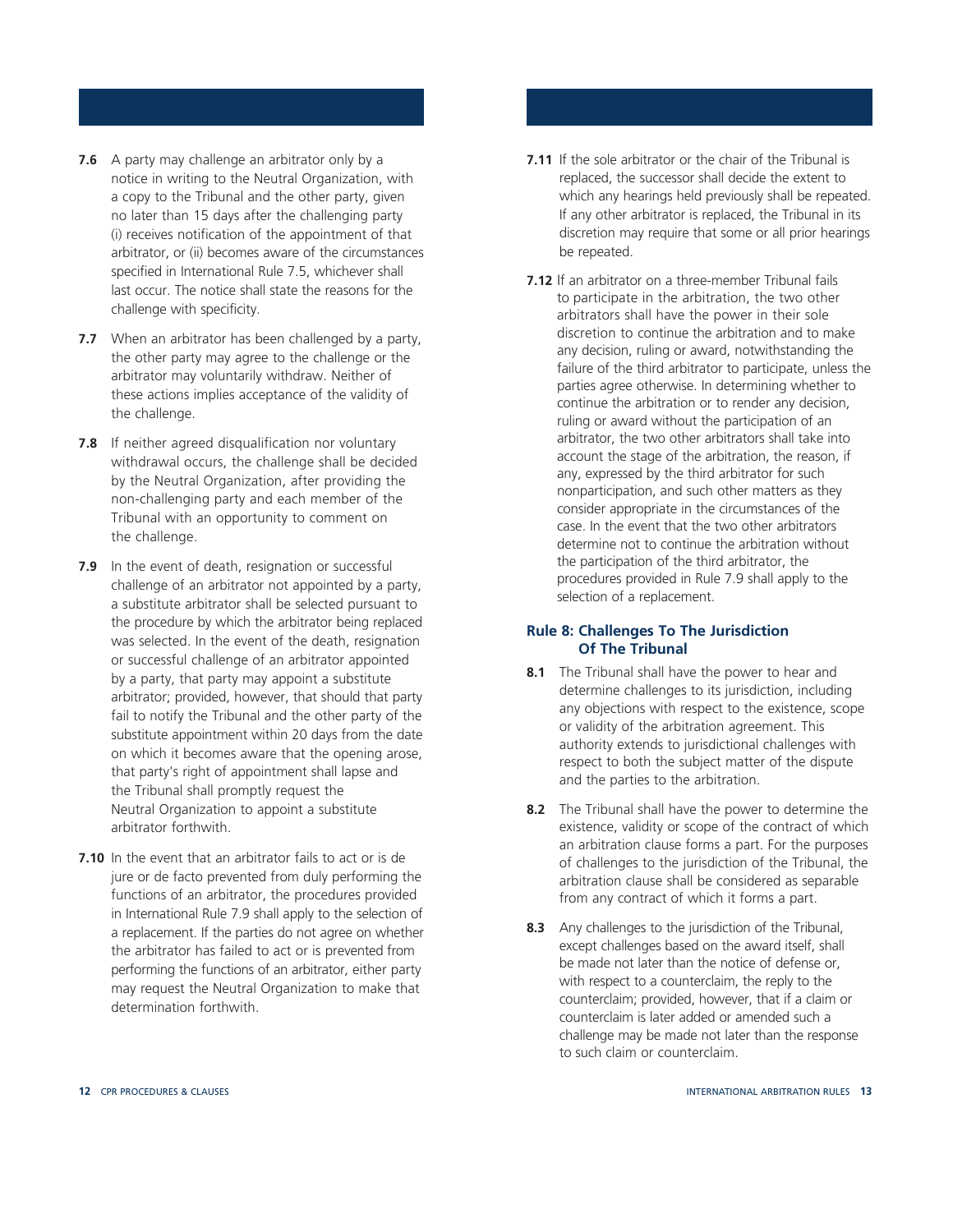# C. RULES WITH RESPECT TO THE CONDUCT OF THE ARBITRAL **PROCEEDINGS**

## Rule 9: General Provisions

- 9.1 Subject to these International Rules, the Tribunal may conduct the arbitration in such manner as it shall deem appropriate. The chair shall be responsible for the organization of arbitral conferences and hearings and arrangements with respect to the functioning of the Tribunal.
- 9.2 The proceedings shall be conducted in an expeditious manner. The Tribunal is empowered to impose time limits it considers reasonable on each phase of the proceeding, including without limitation the time allotted to each party for presentation of its case and for rebuttal. In setting time limits, the Tribunal should bear in mind its obligation to manage the proceeding firmly in order to complete proceedings as economically and expeditiously as possible.
- 9.3 The Tribunal shall hold an initial pre-hearing conference for the planning and scheduling of the proceeding. Such conference shall be held promptly after the constitution of the Tribunal, unless the Tribunal is of the view that further submissions from the parties are appropriate prior to such conference. The objective of this conference shall be to discuss all elements of the arbitration with a view to planning for its future conduct. Matters to be considered in the initial pre-hearing conference may include, inter alia, the following:
	- a. Procedural matters (such as the timing and manner of any required disclosure; the desirability of bifurcation or other separation of the issues in the arbitration; the desirability and practicability of consolidating the arbitration with any other proceeding; the scheduling of conferences and hearings; the need for and costs of translations; the scheduling of pre-hearing memoranda; the need for and type of record of conferences and hearings, including the need for transcripts; the amount of time allotted to each party for presentation of its case and for rebuttal; the mode, manner and order for presenting proof; the need for expert witnesses and how expert testimony should be presented; and the necessity for any on-site inspection by the Tribunal);
- **b.** The early identification and narrowing of the issues in the arbitration;
- c. The possibility of stipulations of fact and admissions by the parties solely for purposes of the arbitration, as well as simplification of document authentication;
- d. The possibility of appointment of a neutral expert by the Tribunal; and
- e. The possibility of the parties engaging in settlement negotiations, with or without the assistance of a mediator.

After the initial conference, further pre-hearing or other conferences may be held as the Tribunal deems appropriate.

- 9.4 In order to define the issues to be heard and determined, the Tribunal may, inter alia, make pre-hearing orders for the arbitration and instruct the parties to file more detailed statements of claim and of defense and pre-hearing memoranda.
- 9.5 Unless the parties have agreed upon the seat of arbitration, the Tribunal shall fix the seat of arbitration based upon the contentions of the parties and the circumstances of the arbitration. The award shall be deemed made at such place. The Tribunal may schedule meetings and hold hearings wherever it deems appropriate.
- 9.6 If the parties have not agreed otherwise, the language(s) of the arbitration shall be that of the documents containing the arbitration agreement, subject to the power of the Tribunal to determine otherwise based upon the contentions of the parties and the circumstances of the arbitration. The Tribunal may order that any documents submitted in other languages shall be accompanied by a translation into such language or languages.

## Rule 10: Applicable Law(s) And Remedies

10.1 The Tribunal shall apply the substantive law(s) or rules of law designated by the parties as applicable to the dispute. Failing such a designation by the parties, the Tribunal shall apply such law(s) or rules of law as it determines to be appropriate.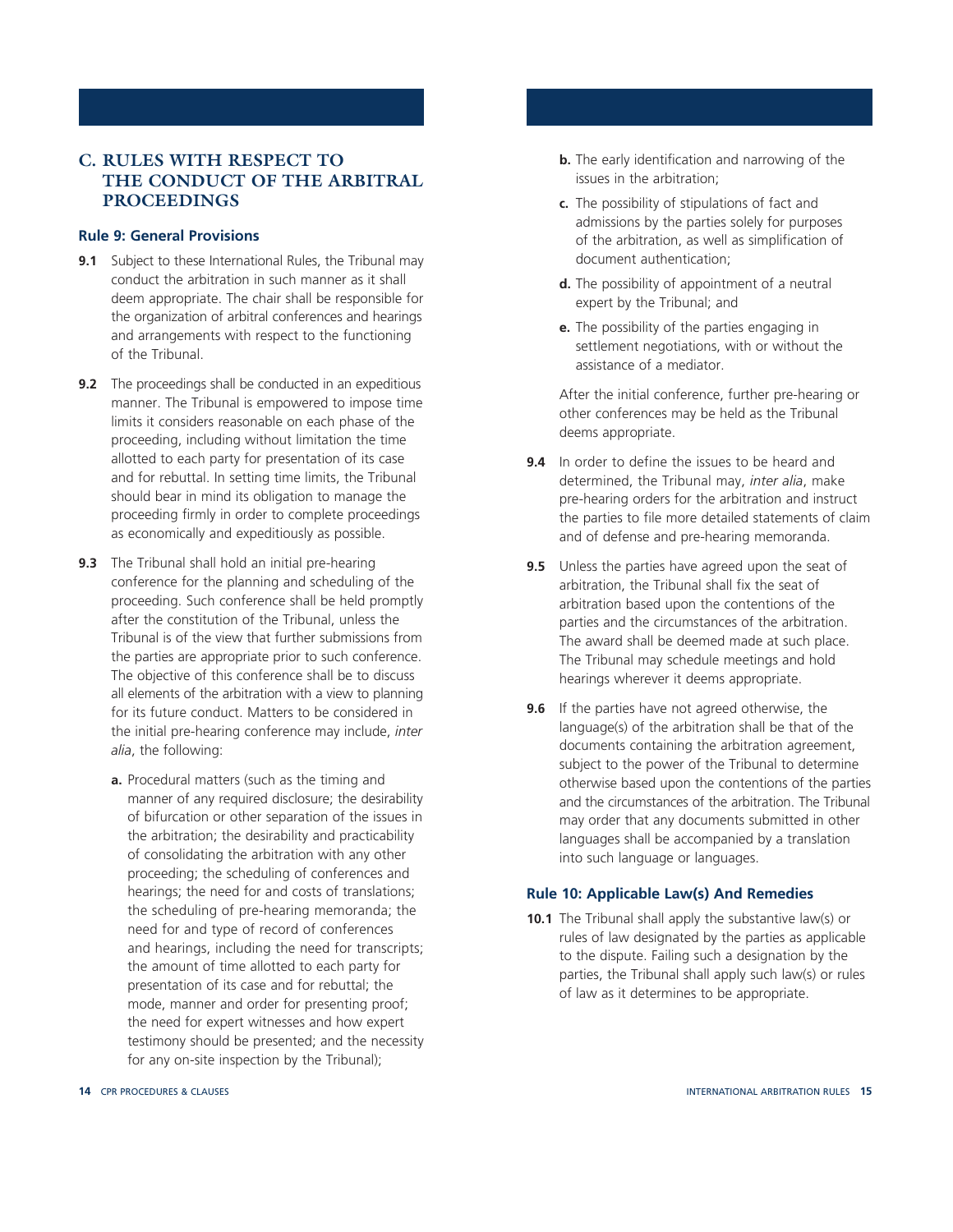- 10.2 Subject to International Rule 10.1, in arbitrations involving the application of contracts, the Tribunal shall decide in accordance with the terms of the contract and shall take into account usages of the trade applicable to the contract.
- 10.3 The Tribunal shall not decide as amiable compositeur or ex aequo et bono unless the parties have authorized it to do so in writing or on the record.
- 10.4 The Tribunal may grant any remedy or relief, including but not limited to specific performance of a contract, which is within the scope of the agreement of the parties and permissible under the law(s) or rules of law applicable to the dispute pursuant to International Rule 10.1, or, if the parties have expressly so provided pursuant to International Rule 10.3, within the Tribunal's authority to decide as amiable compositeur or ex aequo et bono.
- 10.5 Unless the parties agree otherwise, the parties expressly waive and forego any right to punitive, exemplary or similar damages unless a statute requires that compensatory damages be increased in a specified manner. This provision shall not limit the Tribunal's authority under International Rule 17.3 to take into account a party's dilatory or bad faith conduct in the arbitration in apportioning arbitration costs between or among the parties.
- 10.6 A monetary award shall be in the currency or currencies of the contract unless the Tribunal considers another currency more appropriate, and the Tribunal may award such pre-award and postaward interest, simple or compound, as it considers appropriate, taking into consideration the contract and applicable law.

#### Rule 11: Disclosure

The Tribunal may require and facilitate such disclosure as it shall determine is appropriate in the circumstances, taking into account the needs of the parties and the desirability of making disclosure expeditious and costeffective. The Tribunal may issue orders to protect the confidentiality of proprietary information, trade secrets and other sensitive information disclosed.

#### Rule 12: Evidence And Hearings

- 12.1 The Tribunal shall determine the manner in which the parties shall present their cases. Unless otherwise determined by the Tribunal or agreed by the parties, the presentation of a party's case shall include the submission of a pre-hearing memorandum including the following elements:
	- a. A statement of facts;
	- **b.** A statement of each claim being asserted;
	- c. A statement of the applicable law and authorities upon which the party relies;
	- d. A statement of the relief requested, including the basis for any damages claimed; and
	- e. The evidence to be presented, including documents relied upon and the name, capacity and subject of testimony of any witnesses to be called, the language in which each witness will testify, and an estimate of the amount of time required for the party's examination of the witness.
- 12.2 If either party so requests or the Tribunal so directs, a hearing shall be held for the presentation of evidence and oral argument. Testimony may be presented in written and/or oral form as the Tribunal may determine is appropriate. The Tribunal is not required to apply the rules of evidence used in judicial proceedings. The Tribunal shall determine the applicability of any privilege or immunity and the admissibility, relevance, materiality and weight of the evidence offered.
- 12.3 The Tribunal, in its discretion, may require the parties to produce evidence in addition to that initially offered. It may also appoint neutral experts whose testimony shall be subject to examination by the parties and the Tribunal and to rebuttal.
- 12.4 The Tribunal shall determine the manner in which witnesses are to be examined, including the need and arrangements for translation of any witness testimony in a language other than the language of the arbitration. The Tribunal shall have the right to exclude witnesses from hearings during the testimony of other witnesses.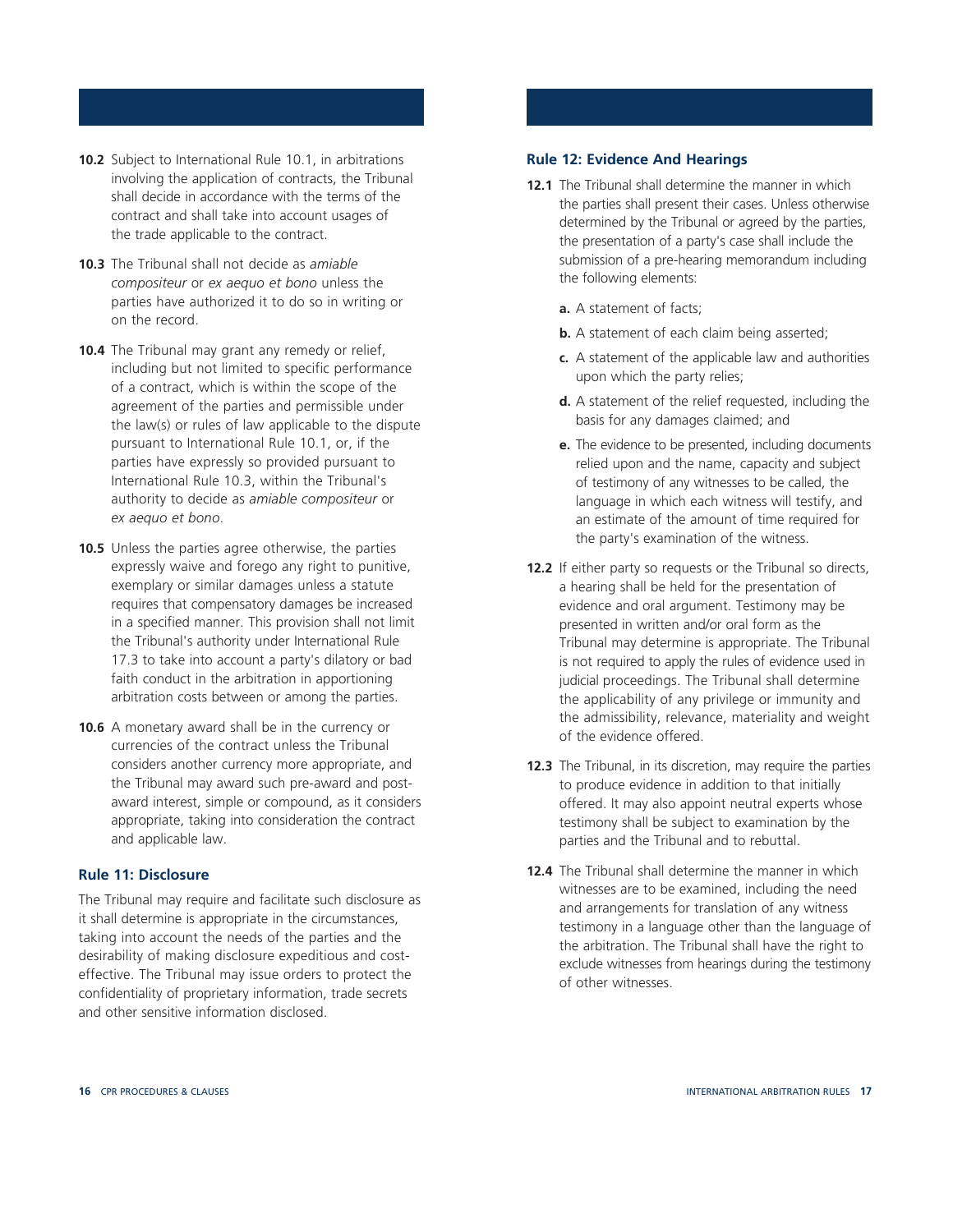#### Rule 13: Interim Measures Of Protection

- 13.1 At the request of a party, the Tribunal may take such interim measures as it deems necessary, including measures for the preservation of assets, the conservation of goods or the sale of perishable goods. The Tribunal may require appropriate security as a condition of ordering such measures.
- 13.2 A request for interim measures by a party to a court shall not be deemed incompatible with the agreement to arbitrate or as a waiver of that agreement.

## Rule 14: Interim Measures of Protection By a Special Arbitrator

- 14.1 Unless otherwise agreed by the parties, this International Rule 14 shall be deemed part of any arbitration clause or agreement entered on or after November 1, 2007 that provides for arbitration pursuant to these International Rules, under the auspices of CPR as the Neutral Organization.
- 14.2 Prior to the constitution of the Tribunal, any party may request that interim measures be granted under this Rule against any other party by a special arbitrator appointed for that purpose.
- 14.3 Interim measures under this Rule are requested by written application to CPR, entitled "Request for Interim Measures of Protection By a Special Arbitrator," describing in reasonable detail the relief sought, the party against whom the relief is sought, the grounds for the relief, and, if practicable, the evidence and law supporting the request. The request shall be delivered in accordance with International Rule 2.1, and shall certify that all other parties affected have been notified of the request or explain the steps taken to notify such parties.
- 14.4 The request for interim measures shall be accompanied by an initial deposit of \$2000, paid to CPR by wire, check, credit card or draft. CPR shall promptly determine, pursuant to its administrative rules, any further deposit due to cover the fee of CPR and the remuneration of the special arbitrator, which amount shall be paid within the time period determined by CPR.
- 14.5 If the parties agree upon a special arbitrator within one business day of the request, that arbitrator shall be appointed. If there is no such timely

agreement, CPR shall appoint a special arbitrator from a list of arbitrators maintained by CPR for that purpose. To the extent practicable, CPR shall appoint the special arbitrator within one business day of CPR's receipt of the application for interim measures under this Rule. The special arbitrator's fee shall be determined by CPR in consultation with the special arbitrator. The special arbitrator's fee and reasonable out-of-pocket expenses shall be paid from the deposit made with CPR.

- 14.6 Prior to accepting appointment, a special arbitrator candidate shall disclose to CPR any circumstances that might give rise to justifiable doubt regarding the arbitrator's independence or impartiality within the meaning of Rule 7.3. Any challenge to the appointment of a special arbitrator must be made within one business day of the challenging party's receipt of CPR's notification of the appointment of the arbitrator and the circumstances disclosed. A special arbitrator may be challenged on any ground for challenging arbitrators generally under Rule 7. To the extent practicable, CPR shall rule on the challenge within one business day after CPR's receipt of the challenge. CPR's ruling on the challenge shall be final.
- 14.7 In the event of death, resignation or successful challenge of a special arbitrator, CPR shall appoint a replacement forthwith in accordance with the procedures prescribed in International Rules 14.5 and 14.6.
- 14.8 The special arbitrator shall determine the procedure to be followed, which shall include, whenever possible, reasonable notice to, and an opportunity for hearing (either in person, by teleconference or other appropriate means), all affected parties. The special arbitrator shall conduct the proceedings as expeditiously as possible, and shall have the powers vested in the Tribunal under International Rule 8, including the power to rule on his/her own jurisdiction and the applicability of this Rule 14.
- 14.9 The special arbitrator may grant such interim measures as he or she deems necessary, including but not limited to measures for the preservation of assets, the conservation of goods or the sale of perishable goods.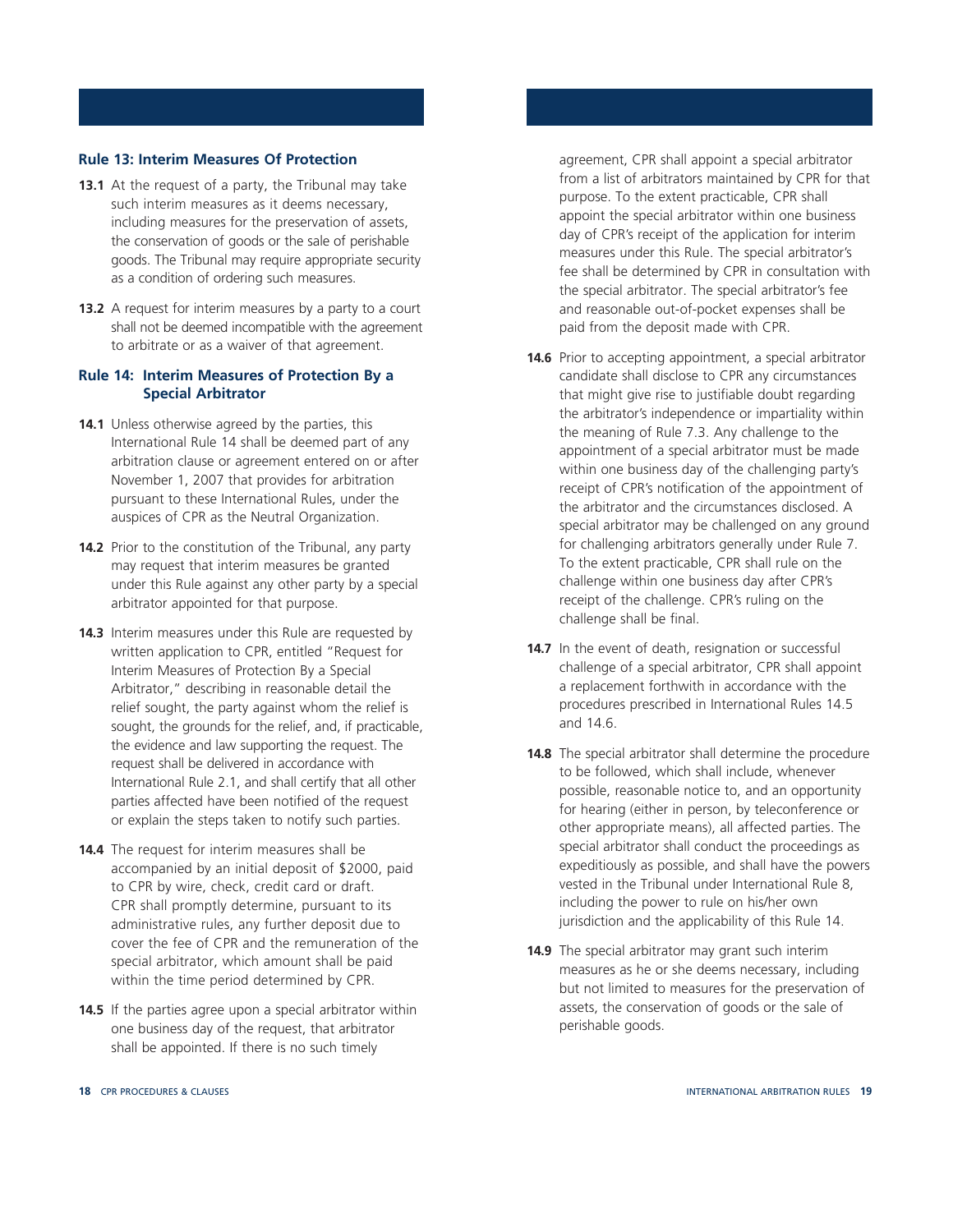- **14.10** The ruling on the request for interim measures shall be made by award or order, and the special arbitrator may state in such award or order whether or not the special arbitrator views the award or order as final for purposes of any judicial proceedings in connection therewith. The award or order may be made conditional upon the provision of security or any act or omission specified in the award or order. The award or order may provide for the payment of a specified amount in case of noncompliance with its terms.
- 14.11 The award or order shall specify the relief awarded or denied, shall determine the cost of the proceedings, including CPR's administrative fee, the arbitrator's fee and expenses as determined by CPR, and apportion such costs among the parties as the special arbitrator deems appropriate. The special arbitrator may also apportion the parties' reasonable attorneys' fees and expenses in the award or order or in a supplementary award or order. Unless the parties agree otherwise, the award or order shall state the reasoning on which the award or order rests as the special arbitrator deems appropriate.
- 14.12 A request for interim measures by a party to a court shall not be deemed incompatible with the agreement to arbitrate, including the agreement to this Rule 14, or as a waiver of that agreement.
- 14.13 The award or order shall remain in effect until modified or vacated by the special arbitrator or the Tribunal. The special arbitrator may modify or vacate the award or order for good cause. If the Tribunal is constituted before the special arbitrator has rendered an award or order, the special arbitrator shall retain jurisdiction to render such award or order unless and until the Tribunal directs otherwise. Once the Tribunal has been constituted, the Tribunal may modify or vacate the award or order rendered by the special arbitrator.
- 14.14 The special arbitrator shall not serve as a member of the Tribunal unless the parties agree otherwise.

#### Rule 15: The Award

- 15.1 The Tribunal may make final, interim, interlocutory and partial orders or awards. With respect to any interim, interlocutory or partial award, the Tribunal may state in its award whether or not it views the award as final for purposes of any judicial proceedings in connection therewith.
- 15.2 All awards shall be in writing and shall state the reasoning on which the award rests unless the parties agree otherwise. The award shall be deemed to be made at the seat of arbitration and shall contain the date on which the award was made. When there are three arbitrators, the award shall be made and signed by at least a majority of the arbitrators. When one of three arbitrators does not sign, the award shall be accompanied by a statement of whether the third arbitrator was given the opportunity to sign.
- 15.3 A member of the Tribunal who does not join in an award may issue a dissenting opinion. Such opinion shall not constitute part of the award.
- 15.4 Executed copies of awards and of any dissenting opinion shall be delivered by the Tribunal to the parties. If the arbitration law of the country where the award is made requires the award to be filed or registered, the Tribunal shall comply or arrange for compliance with such requirement.
- 15.5 Within 20 days after receipt of the award, either party, with notice to the other party, may request the Tribunal to clarify the award; to correct any clerical, typographical or computation errors, or any errors of a similar nature in the award; or to make an additional award as to claims or counterclaims presented in the arbitration but not determined in the award. The Tribunal shall make any clarification, correction or additional award requested by either party that it deems justified within 30 days after receipt of such request. Within 20 days after delivery of the award to the parties or, if a party requests a clarification, correction or additional award, within 30 days after receipt of such request, the Tribunal may make such corrections and additional awards on its own initiative as it deems appropriate. All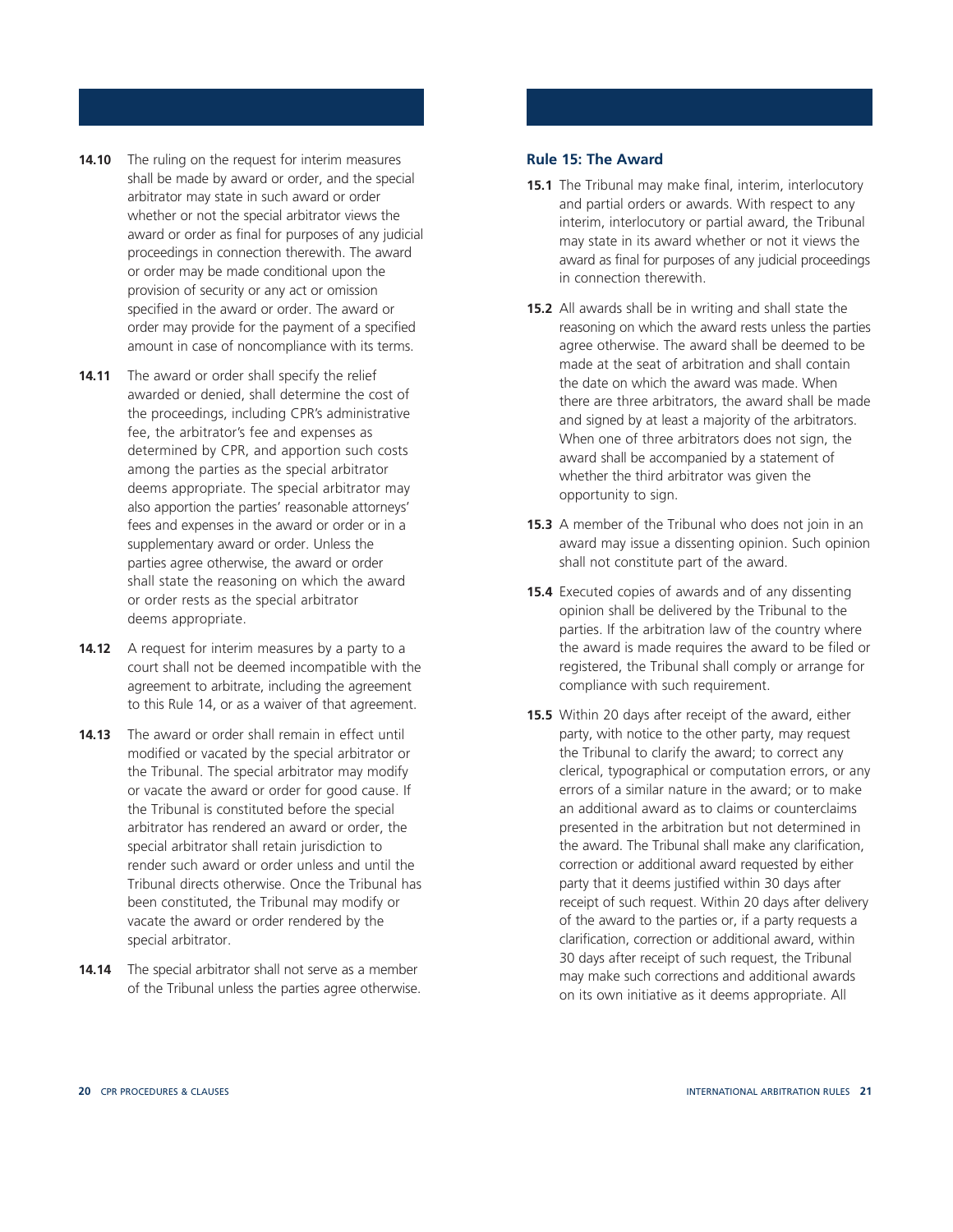clarifications, corrections and additional awards shall be in writing, and the provisions of this International Rule 15 shall apply to them.

- **15.6** The award shall be final and binding on the parties, and the parties will undertake to carry out the award without delay. If an interpretation, correction or additional award is requested by a party, or a correction or additional award is made by the Tribunal on its own initiative, as provided in International Rule 15.5, the award shall be final and binding on the parties when such clarification, correction or additional award is made by the Tribunal or upon the expiration of the time periods provided in International Rule 15.5 for such clarification, correction or additional award to be made, whichever is earlier.
- 15.7 The dispute should in most circumstances be heard and be submitted to the Tribunal for decision within nine months after the initial pre-hearing conference required by Rule 9.3. The final award should in most circumstances be rendered within three months thereafter. The parties and the Tribunal shall use their best efforts to comply with this schedule.

# D. MISCELLANEOUS INTERNATIONAL RULES

## Rule 16: Failure To Comply With International Rules

Whenever a party fails to comply with these International Rules, or any order of the Tribunal pursuant to these International Rules, in a manner deemed material by the Tribunal, the Tribunal shall, if appropriate, fix a reasonable period of time for compliance and, if the party does not comply within said period, the Tribunal may impose a remedy it deems just, including an award on default. Prior to entering an award on default, the Tribunal shall require the non-defaulting party to produce such evidence and legal argument in support of its contentions as the Tribunal may deem appropriate. The Tribunal may receive such evidence and argument without the defaulting party's presence or participation.

# Rule 17: Costs

17.1 Each arbitrator shall be compensated on a reasonable basis determined at the time of appointment for serving as an arbitrator and shall be reimbursed for

any reasonable travel and other expenses. The compensation for each arbitrator shall be fully disclosed to all Tribunal members and parties.

- 17.2 The Tribunal shall fix the costs of arbitration in its award. The costs of arbitration include:
	- a. The fees and expenses of members of the Tribunal;
	- **b.** The costs of expert advice and other assistance engaged by the Tribunal;
	- c. The travel, translation, and other expenses of witnesses to such extent as the Tribunal may deem appropriate;
	- d. The costs for legal representation and assistance and experts incurred by a party to such extent as the Tribunal may deem appropriate;
	- e. The charges and expenses of the Neutral Organization with respect to the arbitration;
	- f. The costs of a transcript, if any; and
	- g. The costs of meeting and hearing facilities.
- 17.3 Subject to any agreement between the parties to the contrary, the Tribunal may apportion the costs of arbitration between or among the parties in such manner as it deems reasonable, taking into account the circumstances of the case, the conduct of the parties during the proceeding, and the result of the arbitration.
- 17.4 The Tribunal may request each party to deposit an appropriate amount as an advance for the costs referred to in International Rule 17.2 except those specified in subparagraph (d), and, during the course of the proceeding, it may request supplementary deposits from the parties. Any such funds shall be held and disbursed in such a manner as the Tribunal may deem appropriate.
- 17.5 If the requested deposits are not paid in full within 20 days after receipt of the request, the Tribunal shall so inform the parties in order that jointly or severally they may make the requested payment.If such payment is not made, the Tribunal may suspend or terminate the proceeding.
- 17.6 After the proceeding has been concluded, the Tribunal shall return any unexpended balance from deposits made to the parties as may be appropriate.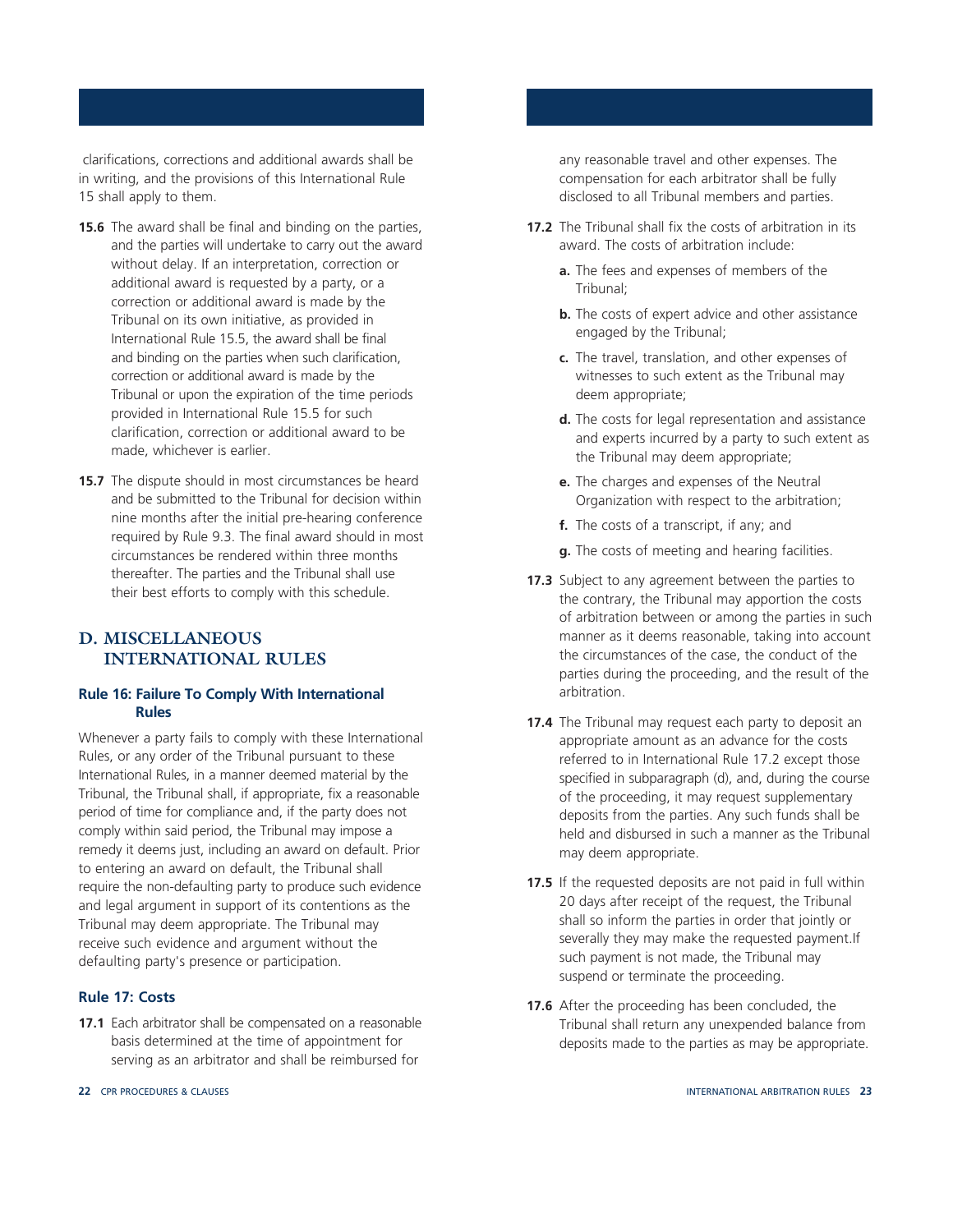### Rule 18: Confidentiality

Unless the parties agree otherwise, the parties, the arbitrators and the Neutral Organization shall treat the proceedings, any related disclosure and the decisions of the Tribunal, as confidential, except in connection with judicial proceedings ancillary to the arbitration, such as a judicial challenge to, or enforcement of, an award, and unless otherwise required by law or to protect a legal right of a party. To the extent possible, any specific issues of confidentiality should be raised with and resolved by the Tribunal.

## Rule 19: Settlement And Mediation

- 19.1 Either party may propose settlement negotiations to the other party at any time. The Tribunal may suggest that the parties explore settlement at such times as the Tribunal may deem appropriate.
- 19.2 With the consent of the parties, the Tribunal at any stage of the proceeding may arrange for mediation of the claims asserted in the arbitration by a mediator acceptable to the parties. The mediator shall be a person other than a member of the Tribunal. Unless the parties agree otherwise, any such mediation shall be conducted under the CPR Mediation Procedure.
- 19.3 The Tribunal will not be informed of any settlement offers or other statements made during settlement negotiations or a mediation between the parties, unless both parties consent.
- 19.4 If the parties settle the dispute before an award is made, the Tribunal shall terminate the arbitration and, if requested by all parties and accepted by the Tribunal, may record the settlement in the form of an award made by consent of the parties. The Tribunal is not obliged to give reasons for such an award.

#### Rule 20: Actions Against The Neutral Organization Or Arbitrator(s)

Neither the Neutral Organization nor any arbitrator shall be liable to any party for any act or omission in connection with any arbitration conducted under these International Rules, except that either may be liable to a party for the consequences of conscious and deliberate wrongdoing.

#### Rule 21: Waiver

A party knowing of a failure to comply with any provision of these International Rules, or any requirement of the arbitration agreement or any direction of the Tribunal, and neglecting to state its objections promptly, waives any objection thereto.

#### Rule 22: Interpretation and Application of Rules

The Tribunal shall interpret and apply these Rules insofar as they relate to the Tribunal's powers and duties. When there is more than one member on the Tribunal and a difference arises among them concerning the meaning or application of these International Rules, that difference shall be decided by a majority vote. All other International Rules shall be interpreted and applied by the Neutral Organization.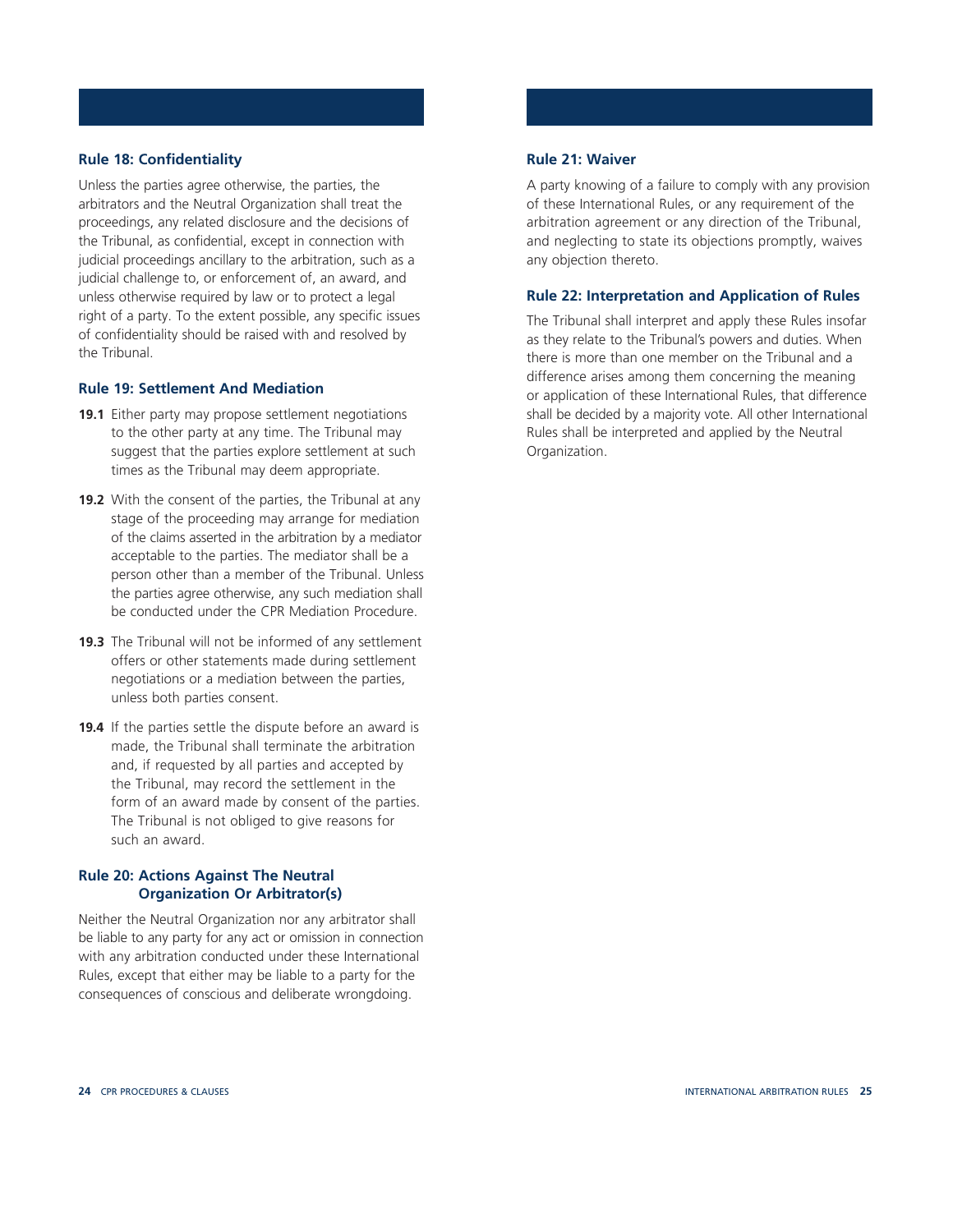# CPR PRINCIPLES

CPR brings a distinct viewpoint to the field of domestic and international dispute resolution. Its tenets:

- 1. Most disputes are best resolved privately and by agreement.
- 2. Principals should play a key role in dispute resolution and should approach a dispute as a problem to be solved, not a contest to be won.
- 3. A skilled and respected neutral third party can play a critical role in bringing about agreement.
- 4. Efforts should first be made to reach agreement by unaided negotiation.
- 5. If such efforts are unsuccessful, resolution by a non-adjudicative procedure, such as mediation, should next be pursued. These procedures remain available even while litigation or arbitration is pending.
- 6. If adjudication by a neutral third party is required, a well-conducted arbitration proceeding usually is preferable to litigation.
- 7. During an arbitration proceeding the door to settlement should remain open. Arbitrators may suggest that the parties explore settlement, employing a mediator if appropriate.
- 8. Arbitration proceedings often can be conducted efficiently by the Arbitral Tribunal without administration by a neutral organization, or limiting the role of such an organization to assistance in arbitrator selection or ruling on challenges to arbitrators, if necessary.

The CPR International Rules for Non-Administered Arbitration reflect these principles.